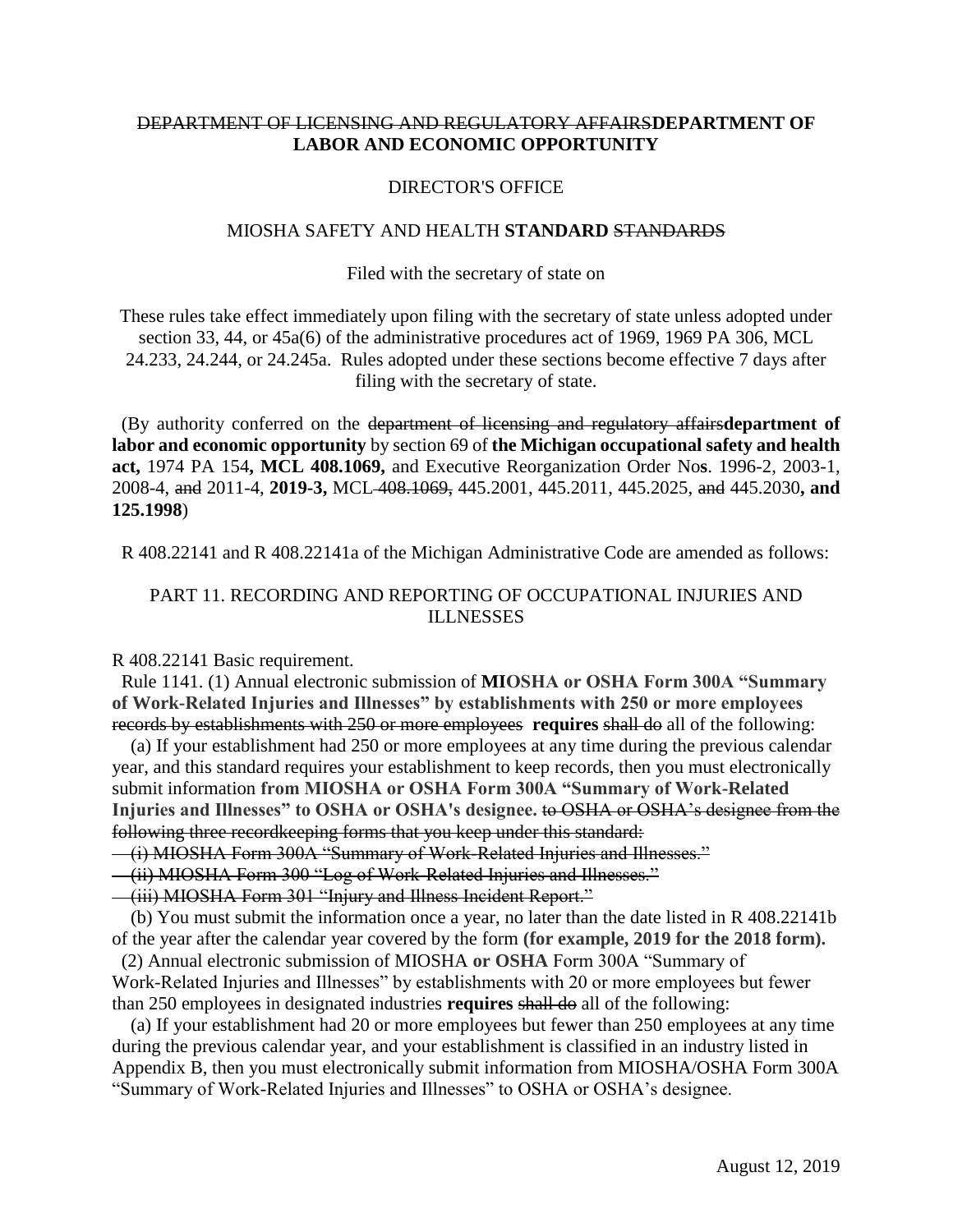(b) You must submit the information once a year, no later than the date listed in R 408.22141b of the year after the calendar year covered by the form.

 (3) Electronic submission of records upon notification. **Upon notification,** you must electronically submit the requested information from your records to OSHA or OSHA's designee.

 **(4) Electronic submission of the Employer Identification Number (EIN). For each establishment that is subject to these reporting requirements, you must provide the EIN used by the establishment.**

R 408.22141a Implementation.

 Rule 1141a. (1) Does every employer have to routinely submit **this** information from the injury and illness records to OSHA? No, only 2 categories of employers must routinely submit **information.** information from their injury and illness records. First, if your establishment had 250 or more employees at any time during the previous calendar year, and this standard requires your establishment to keep records, then you must submit the required MIOSHA/OSHA Form 300A, 300, and 301 information to OSHA once a year. Second, if your establishment had 20 or more employees but fewer than 250 employees at any time during the previous calendar year, and your establishment is classified in an industry listed in Appendix B, then you must submit the required MIOSHA/OSHA Form 300A information to OSHA once a year. Employers in these **2** two categories must submit the required information by the date listed in R 408.22141b of the year after the calendar year covered by the form or forms **(for example, 2019 for the 2018 form).** If you are not in either of these 2 two categories, then you must submit the information from the injury and illness records to OSHA only if MIOSHA or OSHA notifies you to do so for an individual data collection.

 $-(2)$  If I have to submit information under R 408.22141(1), am I required to submit all of the information from the recordkeeping form? No, you are required to submit all of the information from the form except the following:

 (a) MIOSHA/OSHA Form 300 "Log of Work-Related Injuries and Illnesses;" Employee name (column B).

(b) MIOSHA/OSHA Form 301 "Injury and Illness Incident Report:"

(i) Employee name (field 1).

(ii) Employee address (field 2).

(iii) Name of physician or other health care professional (field 6).

(iv) Facility name and address if treatment was given away from the worksite (field 7).

 **(2)** (3) Do part-time, seasonal, or temporary workers count as employees in the criteria for number of employees in R 408.22141? Yes, each individual employed in the establishment at any time during the calendar year counts as **1** one employee, including full-time, part-time, seasonal, and temporary workers.

 **(3)** (4) How will MIOSHA or OSHA notify me that I must submit information from the injury and illness records as part of an individual data collection under R 408.22141(3)? MIOSHA or OSHA will notify you by mail if you will have to submit information as part of an individual data collection under R 408.22141(3). MIOSHA or OSHA will also announce individual data collections through publication in the Federal Register and the OSHA newsletter, and announcements on the OSHA **website** Web site or other means. If you are an employer who must routinely submit the information, then OSHA will not notify you about your routine submittal.